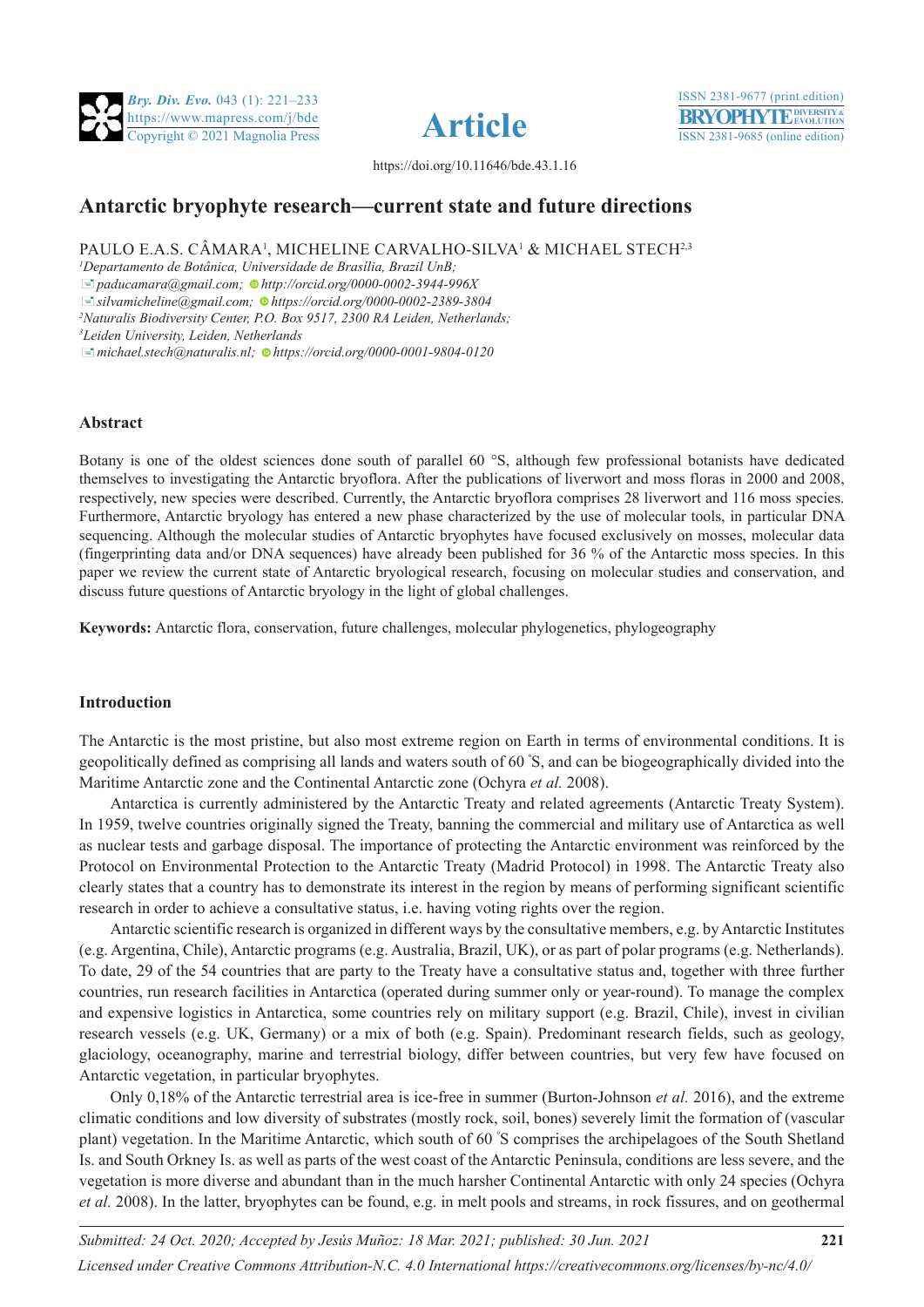ground, which is one of the main habitats for Antarctic liverworts (Bednarek-Ochyra *et al.* 2000). However, some ice-free areas of Continental Antarctica are near the cold-arid limit for life, where bryophytes only survive as part of hypolithic communities associated with the underside of translucent quartz rocks (Khan *et al.* 2011).

While overall plant diversity decreases with increasing latitude, the relative diversity of bryophytes compared to vascular plants increases in the polar regions, most drastically so in the Antarctic. In contrast to only two native flowering plants, *Deschampsia antarctica* E.Desvaux (1854: 338) (Antarctic hairgrass, Poaceae) and *Colobanthus quitensis* (Kunth 1823: 19) Bartling (1831: 13) (Caryophyllaceae) as well as one invasive grass (*Poa annua* L. 1753: 68), 116 species of mosses (Ochyra *et al.* 2008; Ellis *et al.* 2013a, 2013b; Sollman 2015; Câmara *et al.* 2019a) and 28 species of liverworts (Bednarek-Ochyra *et al.* 2000, Suárez *et al.* 2019) are recorded from Antarctica, which form a major component of the Antarctic terrestrial vegetation.

 The history of Antarctic bryology as well as problems and advances of bryological research in Antarctica have previously been discussed by Greene (1964, 1967), Ando (1979) and Seppelt *et al.* (1998). Thereafter, Ochyra *et al.* (2008) updated and extended the knowledge on the Antarctic moss flora in terms of botanical history, taxonomy and biogeography, including early molecular data based on DNA fingerprinting. Since then, phylogenetic reconstructions from DNA sequences have had a considerable impact on our understanding of polar bryophyte diversity. Most recently, Câmara & Carvalho-Silva (2020) published an overview on botanical research in Antarctica, focusing on the role of Brazil.

 The polar regions face the accelerating threats of global climate change. As Lewis *et al.* (2017a) discussed for the Arctic, the development of strategies for ecosystem conservation and management in the face of climate change is hindered by knowledge gaps in Arctic bryology. Since this may be true for the Antarctic as well, here we present an update on the current state of Antarctic bryological research, focusing on molecular studies and conservation, and discuss future research questions of Antarctic bryology in the light of global challenges.

## **Antarctic bryophyte diversity—Recent history and current state of knowledge**

The 'classical' knowledge on the taxonomy and species diversity of Antarctic bryophytes is largely based on the collections and scientific work of relatively few professional botanists, taxonomists and ecologists, starting from Joseph Dalton Hooker, more than 180 years ago, and later especially Stanley Greene (1928–1989), Royce Longton, Ronald I. Lewis Smith, Rod Seppelt, Ryszard Ochyra, Halina Bednarek-Ochyra, and Peter Convey. Many years of collecting and taxonomic work resulted in the comprehensive *Illustrated Moss Flora of Antarctica* (Ochyra *et al.* 2008), which serves as main reference for the Antarctic moss flora. Less attention has been given to the Antarctic liverwort flora, despite the likewise important publication *The Liverwort Flora of Antarctica* (Bednarek-Ochyra *et al.* 2000). Liverworts are not only less diverse in Antarctica, they can also be more easily missed during field collecting than many moss species, due to their small size and stems growing intermingled with mosses.

 The knowledge comprised in Bednarek-Ochyra *et al.* (2000) and Ochyra *et al.* (2008) may suggest that little remains to be studied about the Antarctic bryophyte flora. On the contrary, the knowledge from these two atlases form a foundation for addressing remaining taxonomic problems and interpret new results from floristic and taxonomic studies (e.g. Li *et al.* 2009; Kurbatova & Ochyra 2012; Ellis *et al.* 2013a, 2013b; Sollman 2015; Suárez *et al.* 2019), and especially molecular studies, considering that both books were published before the more intensive use of DNA sequence data from Antarctic bryophytes.

 The use of molecular tools to study Antarctic bryophyte diversity started in the 1990's, initially applying isozymes (Melick *et al.*1994) or isozymes together with Random Amplified Polymorphic DNA (RAPD) fingerprinting (Adam *et al.* 1997). The latter technique was extensively used in a number of papers by Australian researchers P. M. Selkirk, M. L. Skotnicki and collaborators (Dale *et al.* 1999; Selkirk *et al.* 1997, 1998; Skotnicki *et al.* 1997, 1998a, 1998b, 1998c, 1999a, 1999b, 2000, 2001, 2002, 2004a, 2004b). Skotnicki *et al.* (2000) summarized the inferences made from RAPD analysis until then. They concluded that the method was suitable to infer population-level genetic diversity, analyse dispersal patterns, such as long-distance dispersal events by air and localized dispersal by meltwater streams in several moss species, and identify unknown plant material such as moss protonema. Subsequent studies (partly combining RAPD and ITS sequence data) indicated, for example, single colonization events of moss populations on isolated geothermal grounds in Continental Antarctica (Skotnicki *et al.* 2001, 2002). The high levels of genetic diversity within moss colonies, as observed in the RAPD studies, were initially ascribed mainly to mutagenesis (Skotnicki *et al.* 2000, 2004b). However, it was revealed that RAPD studies had incorrectly reported high levels of genetic diversity, likely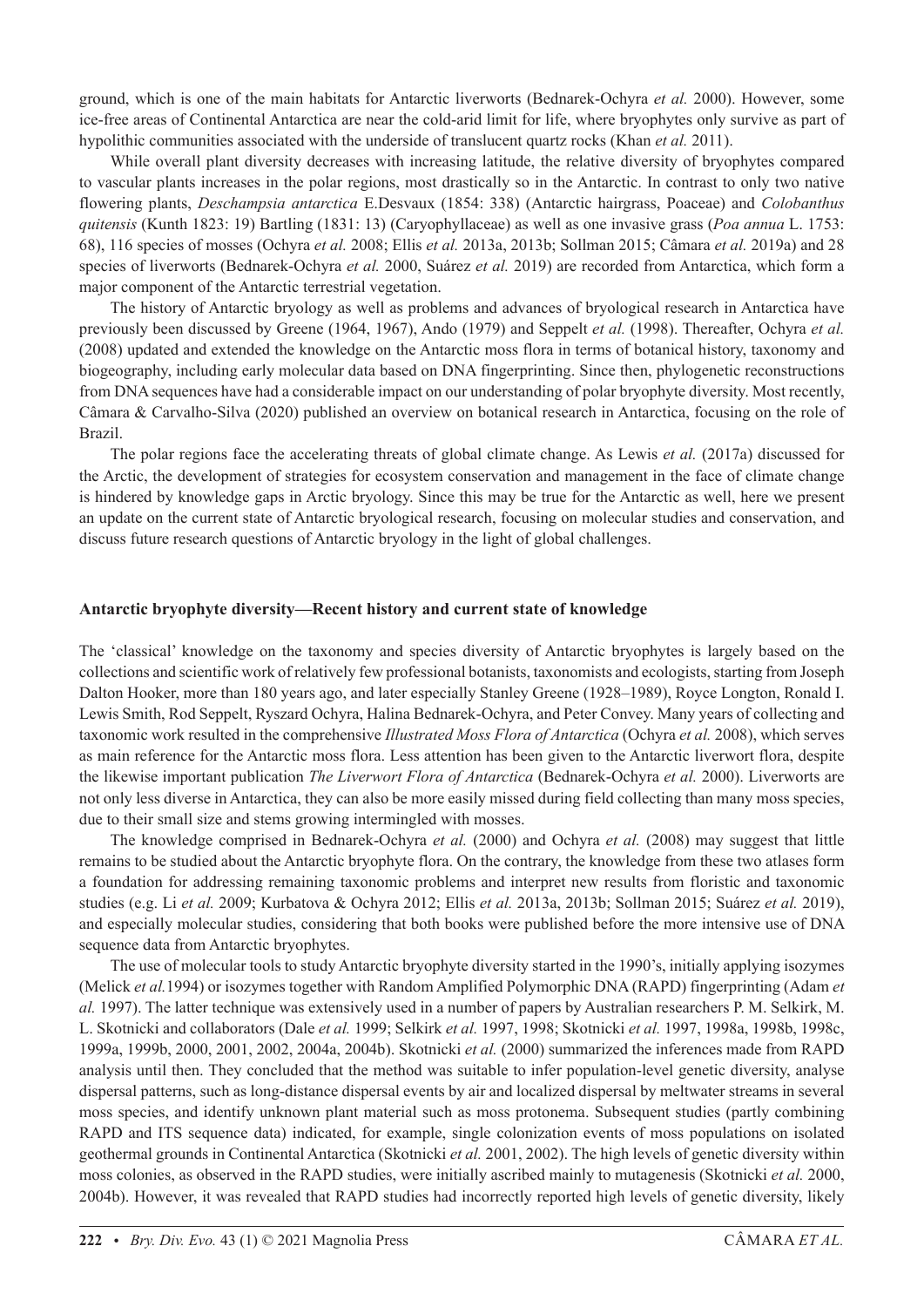due to contaminants (Stevens *et al.* 2007), and the RAPD method has not been used for Antarctic mosses ever since. In fact, microsatellite data revealed that *Ceratodon purpureus* (Hedwig 1801: 36) Bridel (1826: 480) populations from Continental Antarctica display less intra-population genetic diversity than populations from temperate and sub-Antarctic sites, as opposed to RAPD data (Clarke *et al.* 2008, 2009). Populations of *Sanionia uncinata* (Hedwig (1801: 289) Loeske (1907: 309) showed similar or lower mean values for intra-population genetic diversity as other, non-Antarctic moss species based on Amplified Fragment Length Polymorphism (AFLP) fingerprinting (Hebel *et al.* 2018).

 The nuclear ribosomal internal transcribed spacer (nrITS) region became the first DNA sequence marker to be used in Antarctic bryophytes, either together with RAPD (Skotnicki *et al.* 2002, 2004a, 2004b; Stevens *et al.* 2007), as a single marker (Skotnicki *et al.* 2005, 2012; Pisa *et al.* 2014; Biersma *et al.* 2018a), together with other nuclear markers (phy2: Hills *et al.* 2010; 18S: Khan *et al.* 2011; Liu *et al.* 2014), or, most frequently, in combination with one or more chloroplast markers (Hedenäs 2012; Kato *et al.* 2013; Biersma *et al.* 2017, 2018b, 2020; Rankin *et al.* 2017; Saługa *et al.* 2018; Câmara *et al.* 2019a, 2019b; Zaccara *et al.* 2020). Most frequently sequenced chloroplast markers were *trn*L-*trn*F and *trn*S-*rps*4, followed by *rpl*16, *atp*B-*rbc*L, *trn*G, and *atp*H-*atp*I (see Stech & Quandt 2010 for detailed descriptions of these markers, except *atp*H-*atp*I which has only rarely been used for bryophytes, starting with Piñeiro *et al.* 2012).

 The 'DNA sequence era' is characterized by a diversification in terms of research groups and institutions (including the authors of this review), participation of a new generation of scientists contributing to study Antarctic bryophyte diversity, and broader research aims and geographic focus in many studies. Studies on global phylogeographic patterns focused on cosmopolitan species (*Bryum argenteum* Hedwig (1801: 181), Pisa *et al.* 2014; Zaccara *et al.* 2020; *Ceratodon purpureus*, Biersma *et al.* 2020) and especially on bipolar species. Bipolarity, i.e., species with occurrence in both polar (Arctic and Antarctic) and cool-temperate regions, with or without intermediate occurrences in tropical mountain areas, is quite a common phenomenon in Antarctica, with about 45% of its flora being bipolar, including some of the most common species (Ochyra *et al.* 2008). Recent molecular phylogenetic analyses supported the monophyly of a number of bipolar moss species (*Polytrichastrum alpinum* (Hedwig 1801: 92) G.L. Smith (1971: 37) and three species of *Polytrichum* Hedwig (1801: 88), Biersma *et al.* 2017; *Schistidium rivulare* (Bridel 1801: 276) Podp., Biersma *et al.* 2018a) and suggested a Holarctic origin for all of them except *Polytrichum juniperinum* Hedwig (1801: 89), (Biersma *et al.* 2017). In *Sanionia* Loeske (1907: 309) (Hedenäs 2012), the (molecular) species delimitations were less clear, but Northern Hemisphere origins of Southern Hemisphere populations of the bipolar *S. uncinata* were inferred as well. A corresponding pattern of Northern Hemisphere origins of sub-Antarctic populations was observed in the bipolar *Cinclidium stygium* Swartz (1803: 27) (Piñeiro *et al.* 2012) and *Tetraplodon fuegianus* Bescherelle (1885: 64) (Lewis *et al.* 2017b). Another important phylogeographic inference based on molecular data of the cosmopolitan or bipolar species was that the contemporary Antarctic moss flora is a mix of both relictual survivors of the last glacial maximum and recent colonists from multiple long-range dispersal events (Pisa *et al.* 2014; Biersma *et al.* 2017, 2018a, 2018b, 2020). In *Ceratodon purpureus*, both an ancient Antarctic clade as well as several genotypes more recently introduced in Antarctica were observed (Biersma *et al.* 2020). Different inferences were made concerning connectivity within Antarctica. For example, Biersma *et al.* (2018a) suggested that the mountainous spine on the Antarctic Peninsula forms a strong barrier to gene flow in *Schistidium antarctici* (Cardot 1906: 15) L.I.Savicz & Smirnova (1965: 252), whereas Zaccara *et al.* (2020) inferred strong connectivity and the existence of intra-Antarctic dispersal routes for *Bryum argenteum*.

 As mentioned before, bryophyte plants in the Antarctic grow under extreme environmental conditions, and consequently are very difficult to identify by a traditional morphological approach. DNA sequencing has proven a powerful tool for species identification as well as to understand species delimitations and relationships. Molecular species identification (DNA barcoding) has been applied to mosses in aquatic (Antarctic lakes, Kato *et al.* 2013; Rankin *et al.* 2014), terrestrial (Liu *et al.* 2014) and saxicolous (Khan *et al.* 2011) habitats.

Phylogenetic analyses and the use of a molecular species delimitation method (Automatic Barcode Gap Discovery, ABGD; Puillandre *et al.*, 2012) provided additional insights into Antarctic *Schistidium* Bruch & Schimper (1845: 1) (Biersma *et al.* 2018a) and *Bartramia* Hedwig (1801: 164) (Câmara *et al.* 2019a), including a potential new species of *Schistidium* in South Georgia and southern Chile (Biersma *et al.* 2018a) and *Bartramia subsymmetrica* Cardot (1906: 8) new to Antarctica (Livingston Island; Câmara *et al.* 2019a). However, ABGD may also tend to overlump species compared to phylogenetic analysis, as observed in *Bartramia* (Câmara *et al.* 2019a), and further comparative analyses of automated species delimitation methods may be needed. Furthermore, analyses of molecular variation have allowed for a better understanding of the effects of such extreme environmental conditions on morphological plasticity (Câmara *et al.* 2018b).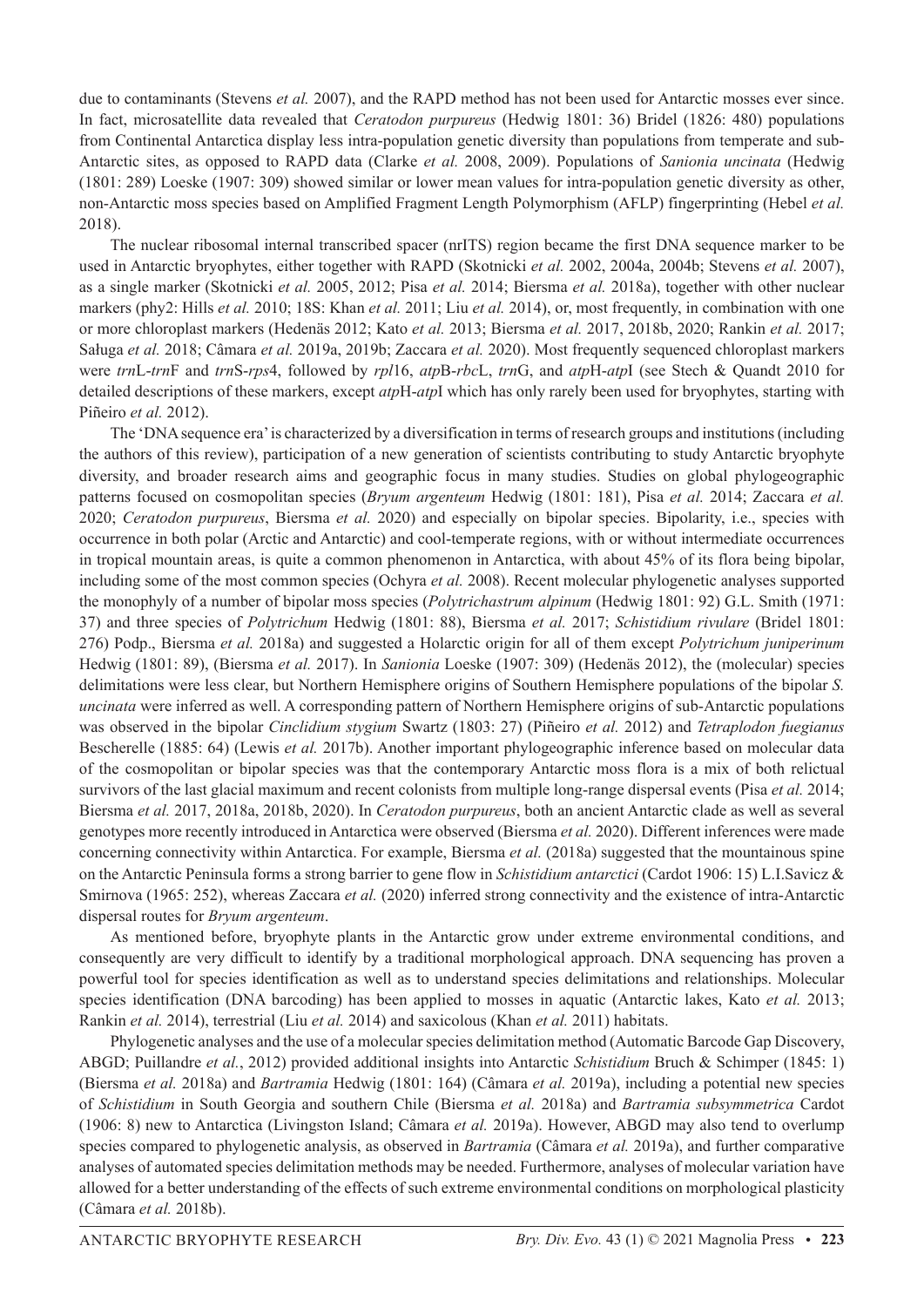At higher taxonomic levels, the application of DNA tools resulted in separating the bipolar species *Hypnum revolutum* (Mitten 1859: 97) Lindberg (1866: 542) in a new moss genus (*Roaldia* P.E.A.S. Câmara & Carvalho-Silva 2018: 257) and its transfer from Hypnaceae Schimper (1856: 113) to Pylaisiaceae Schimper (1860: 518) (Câmara *et al.* 2018). Taxonomic changes from phylogenetic studies not addressing Antarctic species directly impact on the family composition of the Antarctic moss flora as well. Compared to Ochyra *et al.* (2008), these include transfers between families of *Amphidium* Schimper (1856: 39) (Dicranaceae Schimper (1856: 11) to Amphidiaceae Stech (2008: 14), *Campylopus* Bridel (1819: 71) (Dicranaceae to Leucobryaceae Schimper (1856: 19), *Kiaeria* I.Hagen (1915: 109) (Dicranaceae to Rhabdoweisiaceae Limpricht (1886: 271), *Distichium* Bruch & Schimper (1846: 153) (Ditrichaceae Limpricht (1887: 482) to Distichiaceae Schimper (1860: 135)), *Holodontium strictum* (Hooker f. & Wilson 1844: 540) Ochyra (1993: 84) and *Hymenoloma* Dusén (1905: 19) (Seligeriaceae Schimper (1856: 22) to Hymenolomataceae Ignatov & Fedosov (2016: 128)), *Leptobryum* (Bruch & Schimper) Wilson (1855: 219) (Bryaceae Schwägr. (1830: 47) to Meesiaceae Schimper (1856: 82)), *Pohlia* Hedwig (1801: 171) and *Schizymenium* Harvey (1838: 384) (Bryaceae to Mniaceae Schwägrichen (1830: 25)), *Sanionia* (Amblystegiaceae G.Roth (1899: 6) to Scorpidiaceae Ignatov & Ignatova (2004: 942)), *Warnstorfia* Loeske (1907: 310) (Amblystegiaceae to Calliergonaceae Vanderpoorten, Hedenäs, C.J.Cox & A.J.Shaw (2002: 120)) as well as *Isopterygiopsis* Z.Iwatsuki (1970: 379) and *Platydictya* Berkeley (1863: 145) (Hypnaceae to Plagiotheciaceae M.Fleischer (1912: 748)) (Frey & Stech 2009 and references therein, Fedosov *et al.* 2016a, 2016b, 2020). Nine of these families represent new families for Antarctica. Except for Mniaceae, they all belong to the two largest moss lineages, the Dicranidae (Amphidiaceae, Distichiaceae, Hymenolomataceae, Leucobryaceae, Rhabdoweisiaceae) or the Hypnales (Calliergonaceae, Pylaisiaceae, Scorpidiaceae), respectively, and were resurrected or newly described based on molecular phylogenetic inferences. The polyphyly of *Ditrichum* and the Ditrichaceae (Fedosov *et al.* 2016a) may lead to further taxonomic changes involving the Antarctic species, however, the taxonomic diversity of Antarctic mosses at family level is already much more accurate due to the insights from molecular data.

So far, molecular studies of Antarctic bryophyte species have focused exclusively on mosses. Molecular data (fingerprinting data and/or DNA sequences) have been published for 31 (36 %) of the 116 Antarctic moss species (Fig. 1). The cosmopolitan species *Bryum argenteum* and *Ceratodon purpureus* were studied most frequently, followed by the bipolar species *Bryum pseudotriquetrum* (Hedwig 1801: 190) G.Gaertner, B.Meyer & Scherbius (1802: 102). The majority of species have, however, only been included in a single study (Fig. 1).



**Figure 1.** Antarctic moss species for which molecular data (fingerprinting and/or DNA sequence data) are available, and numbers of studies addressing these species.

With the advances in sequencing technology, the first studies using Next Generation Sequencing (NGS) for Whole Genome Sequencing (WGS) of organellar genomes of Antarctic bryophyte species (Freitas *et al.* 2018; Park *et al.* 2018; Byun *et al.* 2019; Kim *et al.* 2019) were published. Currently, the use of NGS for eDNA metabarcoding of environmental samples (soil, air) is starting up as well. Recent studies on algae (Câmara *et al.* 2021) and fungi (Rosa *et al.* 2020) detected yet unknown diversity in the soil at a protected and a human-impacted site on Deception Island, South Shetland Islands, and demonstrated that important differences exist between both sites in terms of diversity,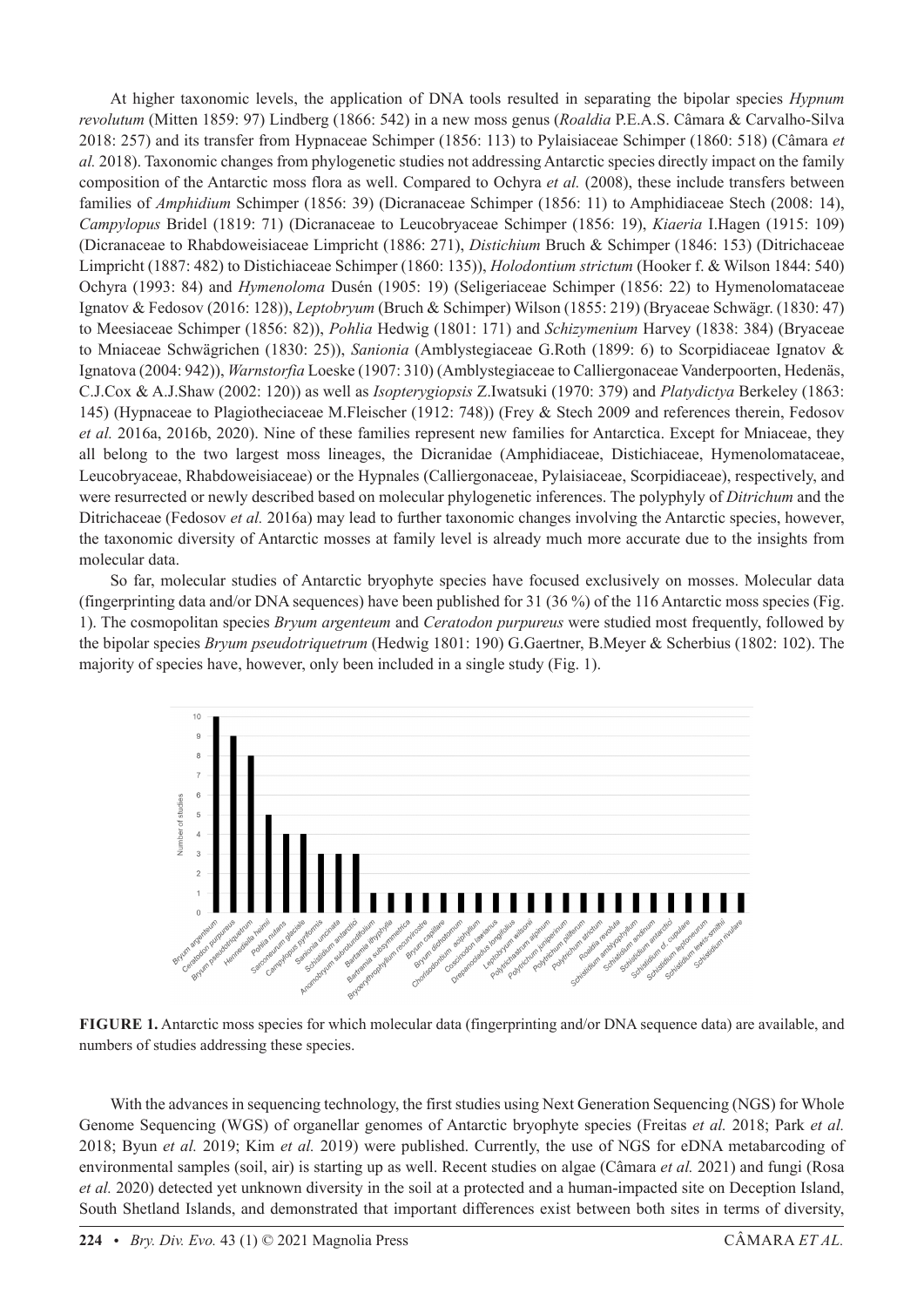richness, and abundance of algal and fungal taxa. The detection of DNA of non-native taxa highlighted concerns about human impacts, primarily through tourism and research operations, on future biological colonization processes in Antarctica. Ongoing studies of air and soil samples are expected to provide a better understanding of dispersal and colonization processes of bryophytes in Antarctica as well (own unpublished data), which may be facilitated by an increase in ice-free areas due to climate change.

#### **Conservation of Antarctic bryophyte diversity**

There are currently 71 Antarctic Specially Protected Areas (ASPAs), of which the terrestrial ones vary in size between 0.03 and 91.76 km2 , and seven mostly (much) larger Antarctic Specially Managed Areas (ASMAs) with ca 30,246 km<sup>2</sup>. Of these, 18 mention mosses or liverworts in the summary description in the Antarctic Protected Areas Database (https://www.ats.aq/devph/en/apa-database). Furthermore, areas destined to protect other values may also end up protecting the bryophyte flora, and the ASPA management plans provided in the database may give more details on bryophytes worth of protection. For example, ASPA 140, in Deception Island (South Shetland Islands), is divided into 11 subsites, most of them created to protect some unique aspect of the local island flora. Although bryophytes are not mentioned in the summary, subsite E (Stonethrow ridge), for example, is designated to protect "several very rare mosses, liverworts and lichens" according to its management plan. Currently, 15 Antarctic Conservation Biogeographic Regions (ACBRs), originally proposed in 2012 and representing biologically distinct ice-free areas (a 16<sup>th</sup> ACBR was proposed by Terauds & Lee 2016), are used as an important tool in Antarctic science, conservation, management and policy, e.g. in proposing new ASPAs (Terauds & Lee 2016).

 However, Coetzee *et al.* (2017) pointed out that the network of terrestrial protected areas of Antarctica should be expanded since the ASPAs are generally small, unrepresentative of the continent's biodiversity, and subject to a range of pressures, including local human (research) activities (Hughes *et al.* 2013). Yet little is known about how effective the ASPAs or ASMAs actually are in protecting the local bryophyte flora, since generally few studies have focused on monitoring of bryophyte populations and comparison of species composition through time in Antarctica (e.g. Wasley *et al.* 2012; King 2017; Robinson *et al.* 2018; Câmara *et al.* 2020). These studies demonstrated that changes in the composition of local moss floras occur and could be linked with environmental changes, in particular climatic changes. Observations such as an increase in populations size of cosmopolitan species (*Bryum pseudotriquetrum* and *Ceratodon purpureus*) at the expense of the Antarctic endemic *Schistidium* (King 2017; Robinson *et al.* 2018) and disappearance of species from local communities (Câmara *et al.* 2020) not only indicate the importance of monitoring populations over long periods of time, but may also indicate the need of threat assessment of Antarctic bryophyte species. So far there is no Red List of threatened plant species in Antarctica, and the flora has been generally considered to be at low threat. This, however, may not be true for all species, especially not for the rare or very rare species, which together comprise 40 % of the Antarctic moss flora (Ochyra *et al.* 2008) and 67% of the Antarctic liverwort flora (Bednarek-Ochyra *et al.* 2000).

Knowledge on the distribution and population sizes of species is obviously important to make accurate threat assessments, which will mainly rely on the existing floras (Bednarek-Ochyra *et al.* 2000; Ochyra *et al.* 2008), complemented by new data. For example, recent fieldwork and morphological identification allowed the expansion of geographical ranges of several Antarctic bryophyte species (Henriques *et al.* 2018; Câmara *et al.* 2017; Suarez *et al.* 2019). Furthermore, intraspecific molecular analyses allow scientists to incorporate genetic diversity in conservation planning and threat assessment. While DNA sequence variation was found to be low in some Antarctic moss species, e.g. the bank-forming *Chorisodontium aciphyllum* (Hooker f. & Wilson 1844: 541) Brotherus (1924: 205) (Biersma *et al.* 2018b), other species like *Bryum argenteum*, *Ceratodon purpureus, Polytrichum juniperinum* and *Schistidium antarctici* show a considerable genetic diversity in Antarctica, including Antarctic exclusive haplotypes (Pisa *et al.* 2014; Zaccara *et al.* 2020; Biersma *et al.*, 2017, 2018a, 2020). The use of both traditional and molecular approaches is therefore useful to assess biodiversity and provide data for decision making processes on conservation.

# **Future challenges**

Antarctic ecosystems face increasing threats due to global environmental change, despite their remoteness and formal protection status (Bergstrom *et al.* 2021). Invasive species are a matter of concern as they pose big threats to the native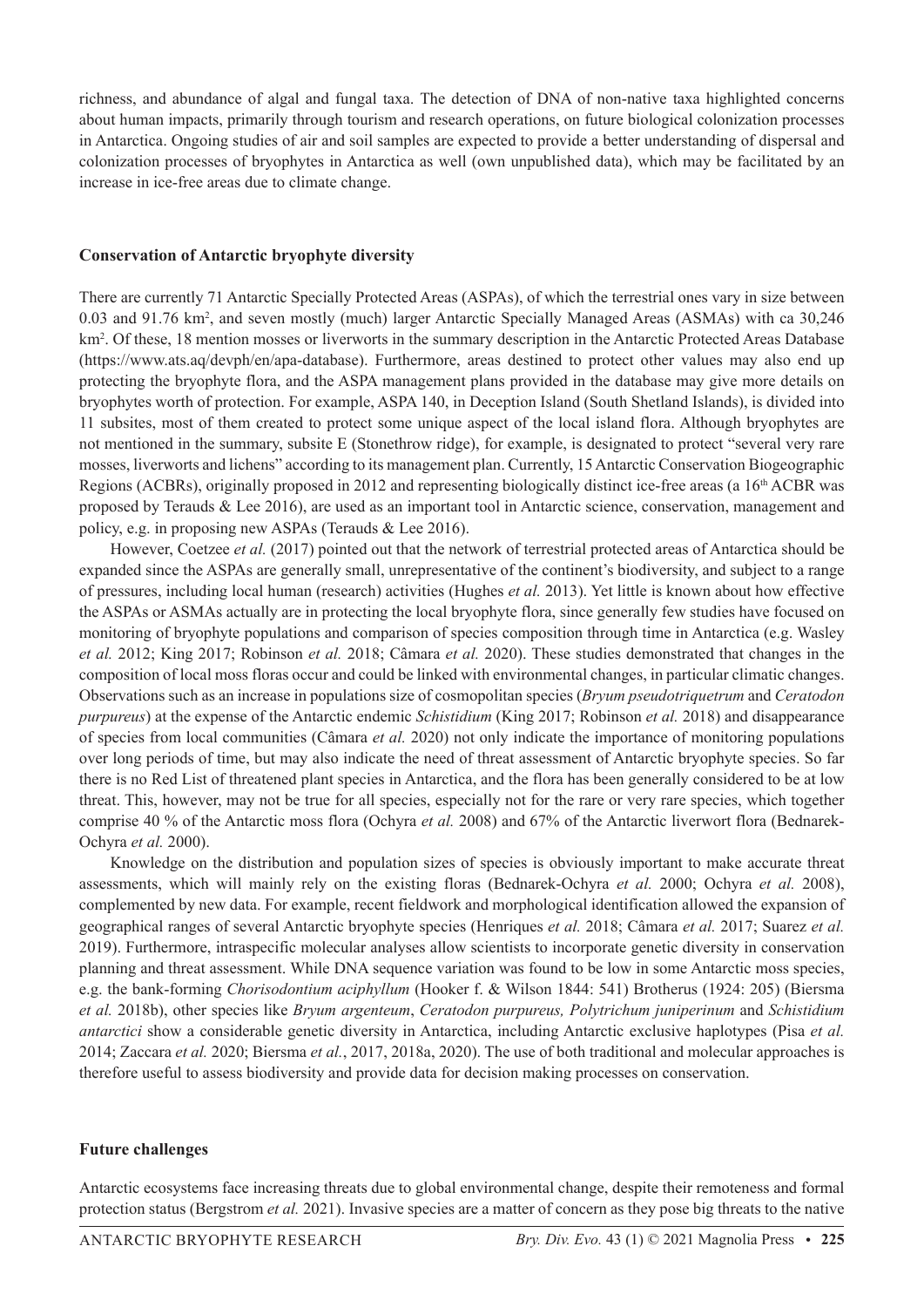local flora, as are pollution, tourism as well as current (fishery) and possible future economic exploitation (e.g. Chown *et al.* 2012). The latter should not be underestimated, since the region holds about 70 % of the world's freshwater resources as well as yet untouched fossil energy (oil, gas, coal) and mineral (e.g., chromium, copper, gold, iron ore) resources, and the ban on mineral exploitation by the Antarctic Treaty may be revised in 2048.

 To better understand the importance of bryophytes for the Antarctic terrestrial ecosystem, assess the impact of the diverse threats on the Antarctic bryophyte diversity and vegetation, and further develop conservation measures, several research strategies and knowledge gaps should be addressed.

Like in the Arctic (Lewis *et al.* 2017a), access to collections is still a challenge for Antarctic research. There are few institutions that house significant plant collections from Antarctica, including herbaria BM, BR, PC, NY and US for historical collections and AAS, HO, KRAM and UB for more recent ones, not all are (fully) digitalized and available online. For example, of 6206 occurrences of Antarctic mosses on GBIF (www.gbif.org; search parameters: administrative areas: Antarctica, scientific name: Bryophyta, occurrence status: present, basis of record: preserved specimen; accessed 15-10-2020), 5291 (85%) were retrieved from herbaria AAS (British Antarctic Survey Antarctic Plant Database), HO and UB.

 There may also be (sometimes rare) collections from more remote and inaccessible areas, usually obtained for ecological or chemical studies, that are not properly deposited in a regular collection, making it difficult to access them for systematic research. It is of paramount importance that Antarctic collections are properly deposited and curated in herbaria, and made available to everyone online. As already pointed out by Lewis *et al.* (2017a), existing collections remain an important considering the high logistics costs associated with polar expeditions to collect new material. Online specimen information for GIS-based research and physical specimens for taxonomic and molecular research, (in particular, NGS approaches that enable the generation of short sequences from old plant material), would foster Antarctic bryology (and polar bryology in general) considerably.

 The high costs and complexity of Antarctic logistics, and also the need to comply with the Madrid Protocol for Environmental Protection, and to keep up the Antarctic Treaty spirit of collaboration among parties, make the international collaboration of countries and the bryological community very important, both in sharing logistics and in science. Some countries like Brazil require that a proposal demonstrates the interactions with other research groups within the Treaty parties in order to secure funds. Unfortunately, nowadays there are very few bryologists actively working on Antarctic bryophytes, especially in systematics and taxonomy. There are, however, a considerable number of scientists using Antarctic mosses in studies of ecology, biochemistry, plant physiology, and other scientific areas, which are not the focus of this review.

In terms of species delimitation, relationships and genetic diversity, one obvious knowledge gap is that only about one third of the Antarctic moss species and none of the liverwort species have so far been studied based on molecular data. Furthermore, the studied moss species are unevenly distributed taxonomically. Data on relatively species-rich and taxonomically complex families like Brachytheciaceae, Ditrichaceae, and especially Pottiaceae are still rare, but also Bryaceae are still represented by only few species in the molecular studies. Pottiaceae and Bryaceae in particular contain species of which Antarctic material is difficult to identify based on (gametophytic) morphological characters (Ochyra *et al.* 2008). Given the results of the recent genus-level studies discussed above (Biersma *et al.* 2018a, Câmara *et al.* 2019a), molecular analyses of extended taxon samplings of other genera will likely result in further taxonomic changes and a more accurate assessment of the bryophyte species diversity in Antarctica. One limiting factor, however, may be the availability of collections from rare or very small species that are suitable for DNA sequencing, such as the bipolar *Platydictya jungermannioides* (Bridel 1812: 255) H.A.Crum (1964: 60), the smallest moss species in Antarctica (Ochyra *et al.* 2008), and several liverwort species (Bednarek-Ochyra *et al.* 2000).

 To better understand the geographic and evolutionary origins, and patterns of diversification, of the Antarctic bryophyte flora, further taxa from all main phytogeographic elements (Antarctic endemic, sub-Antarctic, southtemperate, bipolar, and cosmopolitan; Ochyra *et al.* 2008) should be studied by phylogenetic and phylogeographic analyses with appropriate global sampling. At the same time, further analyses of intraspecific genetic variation are needed to understand (i) the role of gene flow (by dispersal to and within Antarctica) in shaping genetic structure, and the roles of historical demography (i.e., survival in refugia) versus local adaptation (as a result of ongoing selective pressure by ecological conditions) in shaping extant diversity (Kennicutt *et al.* 2014, Lewis *et al.* 2017a, Zaccara *et al.* 2020). These questions are particularly important in the light of the contemporary global climate change. Antarctic species may benefit from modest warming and newly available, ice-free terrestrial areas, however, potentially at the expense of loss of genetic diversity and competition by non-native species (Siegert *et al.* 2019). Specimen-based analyses are necessary to infer the present genetic diversity of Antarctic bryophyte species, as a baseline to monitor future changes. Such data should be complemented by eDNA metabarcoding to infer which diaspores arrive in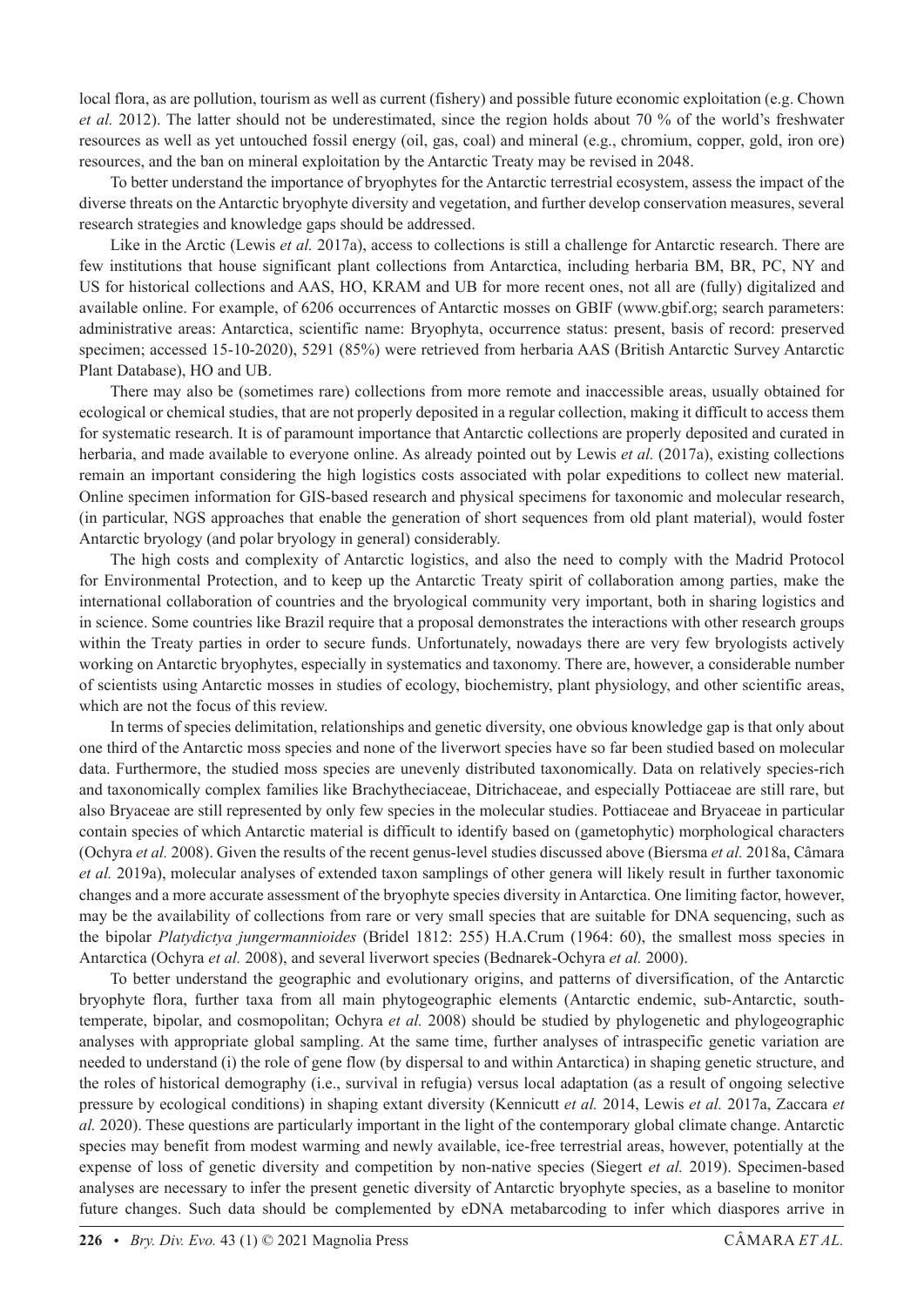Antarctica by air currents and are deposited in the soil diaspore bank, and may colonize Antarctic terrestrial ecosystems under climate change.

#### **Final remarks**

By force of the Treaty, the whole Antarctic region became dedicated to science 60 years ago, and more professional botanists became involved in Antarctic research than ever before. The first peak of bryological research, characterized by taxonomic studies of newly available collections, culminated in the publication of Antarctic moss and liverwort floras. The local bryophyte flora is now well documented as a basis for ongoing and future research. Improved research facilities in Antarctica, national research programs, international collaborations, and the use of molecular tools like Sanger sequencing and eDNA metabarcoding, offer opportunities for systematic, evolutionary, ecological and biochemical studies. These will bring new insights, perspectives and, surely enough, raise new questions concerning Antarctic bryophyte diversity. Bryology in Antarctica is still far from being well understood, and progress may be challenged due to few scientists currently being dedicated to Antarctic bryophytes. However, considering the accelerating environmental changes and the geopolitical importance of science in Antarctica, together with the opportunities described above, Antarctic bryological research may reach another peak in the near future.

## **Acknowledgements**

For the Antarctic research, we thank the Brazilian funding agency CNPq, Ministry of Science and Technology (MCTI), Brazilian Antarctic Program (PROANTAR) and Brazilian Navy, grant number 64/2013. We thank all bryologists involved in collecting specimens during PROANTAR fieldworks in Antarctica, especially Juçara Bordin, Diego Henriques, Denilson Peralta, Daiane Valente, Tamara Dantas, Eduardo Amorim, Guillermo Suárez, Julia Mundin, Barbara Guedes and Hermeson Oliveira. Extra funds were made available by Congresswoman Jô Moraes and the Institute for Biological Sciences at University of Brasília. For Arctic research (contributing specimens to the Brazil-funded bipolar bryophyte project), M.S. and colleague Hans Kruijer received support from the Netherlands Organisation for Scientific Research (NWO grant ALW-NAP/08-01), EU programs INTERACT Transnational Access and ARCFAC V (grants ARCFAC-026129-2008-31 and ARCFAC-026129-2009-123), Royal Netherlands Navy (Jan Mayen expedition 2014), and NWO-funded Netherlands Scientific Expedition Edgeøya Spitsbergen (SEES) 2015.

#### **References**

- Adam, K.D., Selkirk, P.M., Connett, M.B. & Walsh, S.M. (1997) Genetic variation in populations of the moss *Bryum argenteum* in East Antarctica. *In:* Battaglia, B., Valencia, J. & Walton, D.W.H. (Eds.) *Antarctic Communities. Species, Structure and Survival*. Cambridge University Press, Cambridge, pp. 33–38.
- Ando, H. (1979) Ecology of terrestrial plants in the Antarctic with particular reference to bryophytes. *Memoirs of National Institute of Polar Research Special Issue* 11: 81–103.
- Bartling, F.G. (1831) *Colobanthus*. *In:* Presl, K.B. *Reliquiae Haenkeanae; Descriptiones et Icones Plantarum, Quas in America Meridionali et Boreali, in Insulis Philippinis et Marianis Collegit Thaddaeus Haenke*, Vol. 2, Fasc. 1. J.G. Calve, Pragae, 56 pp.
- Bednarek-Ochyra, H., Váňa, J., Ochyra, R. & Smith, R.I.L. (2000) *The Liverwort Flora of Antarctica*. Polish Academy of Sciences, Krakow, 236 pp.
- Bergstrom, D.M., Wienecke, B.C., van den Hoff, J., Hughes, L., Lindenmayer, D.B., Ainsworth, T.D., Baker, C.M., Bland, L., Bowman, D.M.J.S., Brooks, S.T., Canadell, J.G., Constable, A.J., Dafforn, K.A., Depledge, M.H., Dickson, C.R., Duke, N.C., Helmstedt, K.J., Holz, A., Johnson, C.R., McGeoch, M.A., Melbourne-Thomas, J., Morgain, R., Nicholson, E., Prober, S.M., Raymond, B., Ritchie, E.G., Robinson, S.A., Ruthrof, K.X., Setterfield, S.A., Sgrò, C.M., Stark, J.S., Travers, T., Trebilco, R., Ward, D.F.L., Wardle, G.M., Williams, K.J., Zylstra, P.J. & Shaw, J.D. (2021) Combating ecosystem collapse from the tropics to the Antarctic. *Global Change Biology* 27: 1692–1703.

```
https://doi.org/10.1111/gcb.15539
```
Berkeley, M.J. (1863) *Handbook of Brish Mosses, comprising all that are known to be natives of the British Isles*. Lovell Revee & Co.,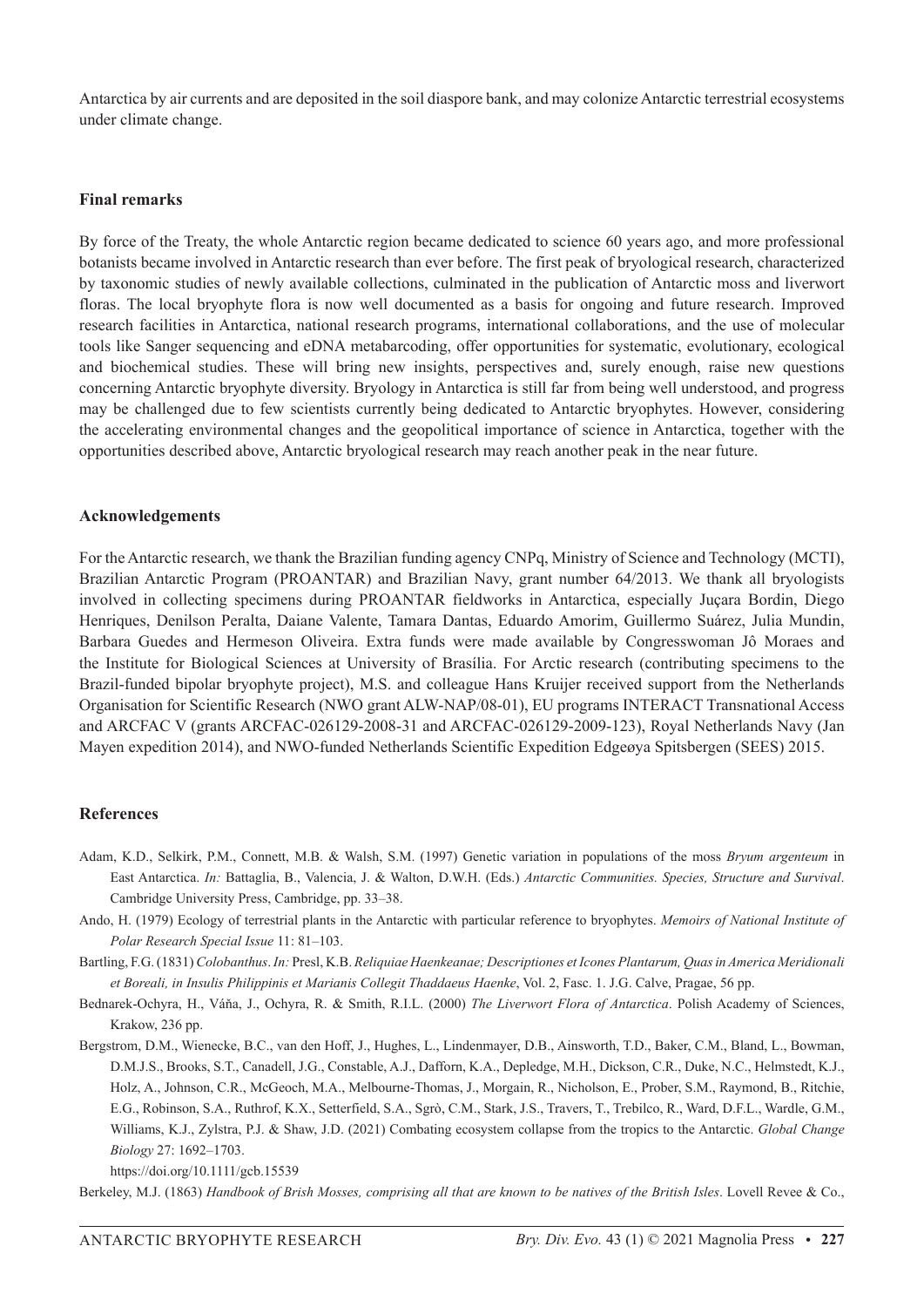London, 324 pp.

https://doi.org/10.5962/bhl.title.55400

- Bescherelle, E. (1885) Mousses Nouvelles de L'Amérique Australe. *Bulletin de la Société Botanique de France* 32: LXIII–LXVIII. https://doi.org/10.1080/00378941.1885.10830136
- Biersma, E.M., Convey, P., Wyber, R., Robinson, S.A., Dowton, M., van de Vijver, B., Linse, K., Griffiths, H. & Jackson, J.A. (2020) Latitudinal Biogeographic Structuring in the Globally Distributed Moss *Ceratodon purpureus*. *Frontiers in Plant Science* 11: 502359.

https://doi.org/10.3389/fpls.2020.502359

Biersma, E.M., Jackson, J.A., Bracegirdle, T.J., Griffiths, H., Linse, K. & Convey, P. (2018b) Low genetic variation between South American and Antarctic populations of the bank−forming moss *Chorisodontium aciphyllum* (Dicranaceae). *Polar Biology* 41: 599– 610.

https://doi.org/10.1007/s00300-017-2221-1

Biersma, E.M., Jackson, J.A., Hyvönen, J., Linse, K., Griffiths, H. & Convey, P. (2017) Global biogeographic patterns in bipolar moss species. *Royal Society Open Science* 4: 170147.

https://doi.org/10.1098/rsos.170147

Biersma, E.M., Jackson, J.A., Stech, M., Griffiths, H., Linse, K. & Convey, P. (2018a) Molecular data suggest long-term in situ Antarctic persistence within Antarctica's most speciose plant genus, *Schistidium*. *Frontiers in Ecology and Evolution* 6: 77. https://doi.org/10.3389/fevo.2018.00077

- Bridel, S.E. (1801) Animadversiones in Muscologiae Recentiorum Tomum secundum, ab ipso auctore propositae. *Journal für die Botanik (Schrader)* 1800 (1): 268–299.
- Bridel, S.E. (1812) *Muscologiae Recentiorum Supplementum seu Species Muscorum* 2: 1–257.

Bridel, S.E. (1819) *Muscologiae Recentiorum Supplementum* 4: 1–220.

- Bridel, S.E. (1826) *Bryologia Universa seu systematica ad novam methodum disposition,* vol. 1. historia et description omnium muscorum frondosorum huscusque cognitorum cum synonymia ex auctoribus probatissimis. Lipsiae (Leipzig), 856 pp.
- Brotherus, V.F. (1925) Musci (Laubmoose) 2. *In*: Engler, A. (Ed.) *Die natürlichen Pflanzenfamilien, nebst ihren Gattungen und wichtigeren Arten, insbesondere den Nutzpflanzen, unter Mitwirkung zahlreicher hervorragender Fachgelehrten, Zweite Auflage*, Bd. 11. Wilhelm Engelmann, Leipzig, 542 pp.
- Bruch, P., Schimper, W.P. & Gümbel, T. (1845) *Distichium*. *Bryologia Europaea seu genera Muscorum Europaeorum monographice illustrata:* Fasciculus XXIX–XXX, 1–200.
- Bruch, P., Schimper, W.P. & Gümbel, T. (1845) *Schistidium*. *Bryologia Europaea seu genera Muscorum Europaeorum monographice illustrata:* Fasciculus XXV–XXVIII, 1–10.
- Byun, M.Y., Cho, S.M., Lee, J., Park, H. & Lee, H. (2019) The complete mitochondrial genome of an Antarctic moss *Chorisodontium aciphyllum* (Hook. f. & Wilson) Broth. *Mitochondrial DNA Part B* 4: 1714–1715. https://doi.org/10.1080/23802359.2019.1605856
- Câmara, P.E.A.S., Carvalho-Silva, M., Henriques, D.K., Guerra, J., Gallego, M.T., Rios Poveda, D. & Stech, M. (2018) Pylaisiaceae Schimp. (Bryophyta) revisited. *Journal of Bryology* 40: 251–264. https://doi.org/10.1080/03736687.2018.1472850
- Câmara, P.E.A.S., Silva, B.G.C., Carvalho-Silva, M. & Henriques, D.K. (2017) The moss flora of Ostrov Geologov (Geologists Island), Maxwell Bay, King George Island, Antarctica. *Boletín de la Sociedad Argentina de Botánica* 52: 251–255. https://doi.org/10.31055/1851.2372.v52.n2.17439
- Câmara, P.E.A.S., Soares, A.E.R., Henriques, D.K., Peralta, D.F., Bordin, J., Carvalho-Silva, M. & Stech, M. (2019a) New insights into the species diversity of *Bartramia* Hedw. (Bryophyta) in Antarctica. *Antarctic Science* 31: 208–215. https://doi.org/10.1017/S0954102019000257
- Câmara, P.E.A.S., Valente, D.V. & Sancho, L.G. (2020) Changes in the moss (Bryophyta) flora in the vicinity of the Spanish Juan Carlos I Station (Livingston island, Antarctica) over three decades. *Polar Biology* 43: 1745–1752. https://doi.org/10.1007/s00300-020-02740-0
- Câmara, P.E.A.S., Valente, D.V., Amorim, E.T., Henriques, D.K., Carvalho-Silva, M., Convey, P. & Stech, M. (2019b) Integrated analysis of intraspecific diversity in *Roaldia revoluta* (Mitt.) P.E.A.S. Câmara & M. Carvalho-Silva (Bryophyta) in Antarctica. *Polar Biology* 42: 485–496.

https://doi.org/10.1007/s00300-018-2437-8

Câmara, P.E.A.S. & Carvalho-Silva, M. (2020) 180 years of Botanical Investigations in Antarctica and the Role of Brazil. *Acta Botanica Brasilica* 34. [Online access]

https://doi.org/10.1590/0102-33062020abb0172

Câmara, P.E.A.S., Carvalho-Silva, M., Pinto, O.H.B., Amorim, E.T., Henriques, D.K., Silva, T.H., Pellizzari, T., Convey, P. & Losa, L.H.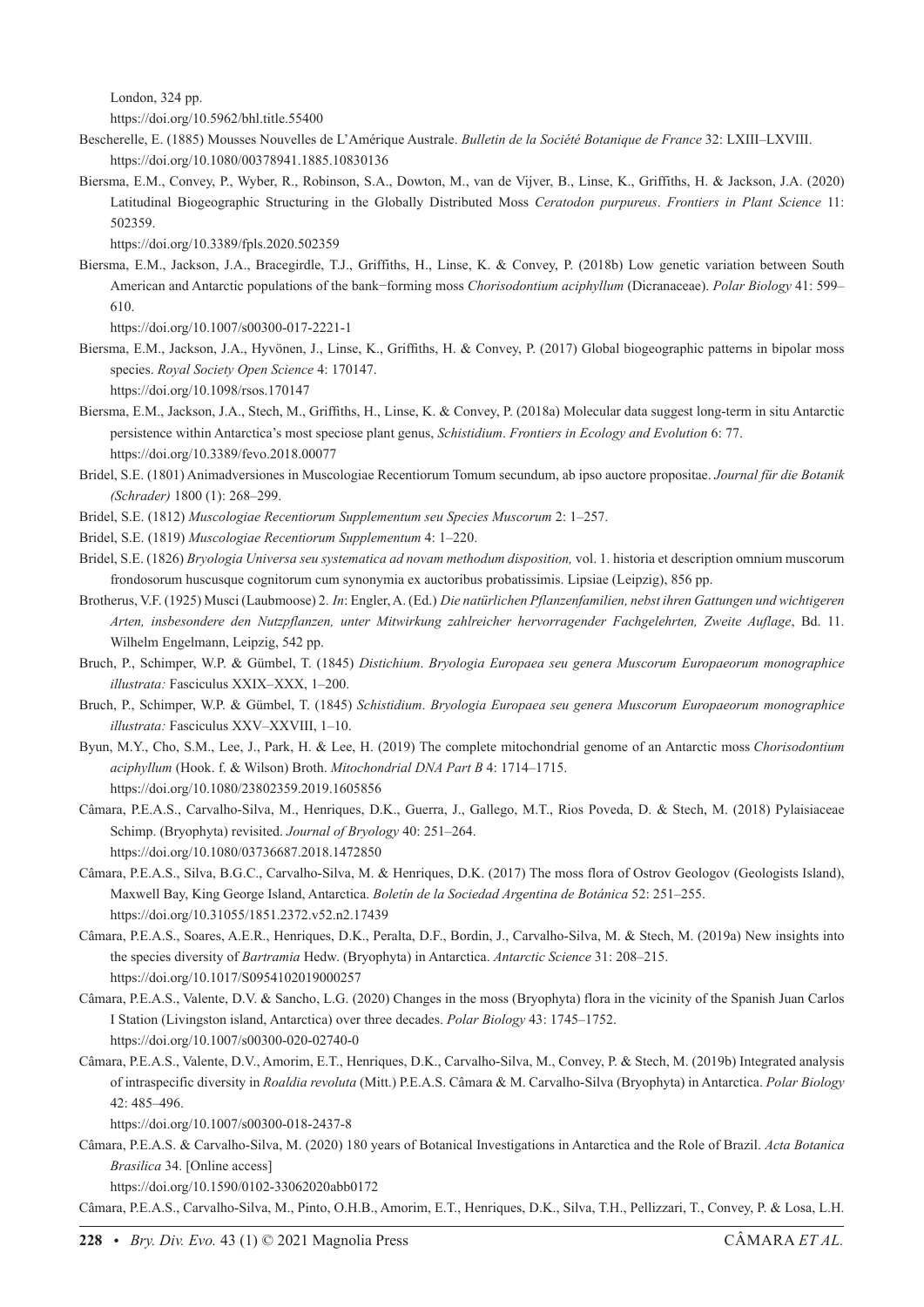(2021) Diversity and Ecology of Chlorophyta (Viridiplantae) Assemblages in Protected and Non-protected Sites in Deception Island (Antarctica, South Shetland Islands) Assessed Using an NGS Approach. *Microbial Ecology* 81: 323–334. https://doi.org/10.1007/s00248-020-01584-9

- Cardot, J. (1906) Notice Préliminaire sur les Mousses Recueillies par l'Expédition Antartique Suédoise. *Bulletin de l'Herbier Boissier, sér*. 2, 6: 1–88.
- Chown, S.L., Lee, J.E., Hughes, K.A., Barnes, J., Barrett, P.J., Bergstrom, D.M., Convey, P., Cowan, D.A., Crosbie, K., Dyer, G., Frenot, Y., Grant, S.M., Herr, D., Kennicutt II, M.C., Lamers, M., Murray, A., Possingham, H.P., Reid, K., Riddle, M.J., Ryan, P.G., Sanson, L., Shaw, J.D., Sparrow, M.D., Summerhayes, C., Terauds, A. & Wall, D.H. (2012) Challenges to the Future Conservation of the Antarctic. *Science* 337 (6091): 158–159.

https://doi.org/10.1126/science.1222821

- Clarke, L.J., Ayre, D.J. & Robinson, S.A. (2008) Somatic mutation and the Antarctic ozone hole. *Journal of Ecology* 96: 378–385. https://doi.org/10.1111/j.1365-2745.2007.01347.x
- Clarke, L.J., Robinson, S.A. & Ayre, D.J. (2009) Genetic structure of Antarctic populations of the moss *Ceratodon purpureus*. *Antarctic Science* 21: 51–58.

https://doi.org/10.1017/S0954102008001466

Coetzee, B.W.T., Convey, P. & Chown, S.L. (2017) Expanding the Protected Area Network in Antarctica is Urgent and Readily Achievable. *Conservation Letters* 10 (6): 670–680.

https://doi.org/10.1111/conl.12342

- Crum, H. (1964) Mosses of the Douglas Lake region of Michigan. *The Michigan Botanist* 3 (2): 1–63.
- Dale, T.M., Skotnicki, M.L., Adam, K.D. & Selkirk, P.M. (1999) Genetic diversity in the moss *Hennediella heimii* in Miers Valley, southern Victoria Land, Antarctica. *Polar Biology* 21: 228–233. https://doi.org/10.1007/s003000050357

Desvaux, E.-E. (1853) *Flora Chilena,* 6. Historia Fisica y Politica de Chile, Botanica, 551 pp.

- Dusén, P.K.H. (1905) Beiträge zur Bryologie der Magellansländer, von Westpatagonien und Südchile. *Arkiv för Botanik* 4 (1): 1–46.
- Ellis, L.T., Asthana, A.K., Gupta, R., Nath, V., Sahu, V., Bednarek-Ochyra, H., Ochyra, R., Cykowska, B., Calvo Aranda, S., Fischer, E., Gabriel, R., Górski, P., Gremmen, N., Hespanhol, H., Kurbatova, L.E., Smith, R.I.L., Long, D.G., Bell, D., Mogro, F., Sérgio, C., Garcia, C.A., Stow, S., Martins, A., Smith, V.R., Váňa, J. & Vanderpoorten, A. (2013a) New national and regional bryophyte records, 34. *Journal of Bryology* 35: 62–70.

https://doi.org/10.1179/1743282012Y.0000000042

- Ellis, L.T., Bednarek-Ochyra, H., Ochyra, R., Benjumea, M.J., Saïs, L.V., Caparrós, R., Lara, F., Mazimpaka, V., Dulin, M.V., Gailleti, R., Gremmen, N., Grundling, P.L., Heras, P., Infante, M., Huttunen, S., Ignatov, M.S., Korvenpää, T., Lebouvier, M., Lewis Smith, R.I., Lin, S.-H., Yang, J.-D., Linström, A., Plášek, V., Rosselló, J.A., Sawicki, J., van Rooy, J., Smith, V.R. (2013b) New national and regional bryophyte records, 35. *Journal of Bryology* 35: 129–139. https://doi.org/10.1179/1743282013Y.0000000049
- Fedosov, V.E., Fedorova, A.V., Larraín, J., Bonfim Santos, M., Stech, M., Kučera, J., Brinda, J.C., Tubanova, D.Y., Von Konrat, M., Ignatova, E.A. & Ignatov, M.S. (2020) Unity in diversity: Phylogeny of Rhabdoweisiaceae (Dicranales, Bryophyta). *Botanical Journal of the Linnean Society* 195: 545–567.

https://doi.org/10.1093/botlinnean/boaa087

- Fedosov, V.E., Fedorova, A.V., Fedosov, A.E. & Ignatov, M.S. (2016a) Phylogenetic inference and peristome evolution in haplolepideous mosses, focusing on Pseudoditrichaceae and Ditrichaceae s.l. *Botanical Journal of the Linnean Society* 181: 139–155. https://doi.org/10.1111/boj.12408
- Fedosov, V.E., Fedorova, A.V., Troitsky, A.V., Bobrova, V.K. & Ignatov, M.S. (2016b) On the systematic position of *Hymenoloma*. *Arctoa*  25: 119–130.

https://doi.org/10.15298/arctoa.25.10

- Fleischer, M. (1912) Laubmoose*. Nova Guinea: Resultats de L'expédition Scientifique Neerlandaise a la Nouvelle-Guinee en 1907 et 1909* 8 (2): 735–753.
- Freitas, K.E.J., Metz, G.F., Cañon, E.R.P., Roesch, L.F.W., Pereira, A.B. & Victoria, F.C. (2018) Characterization and Phylogenetic Analysis of Chloroplast and Mitochondria Genomes from the Antarctic Polytrichaceae Species *Polytrichum juniperinum* and *Polytrichum strictum*. *Diversity* 10 (3): 89.

https://doi.org/10.3390/d10030089

Frey, W. & Stech, M. (2009) *Marchantiophyta, Bryophyta, Anthocerotophyta. In:* Frey, W. (Ed.) *Syllabus of Plant Families. A. Engler´s Syllabus der Pflanzenfamilien*, 13th ed., Part 3 Bryophytes and seedless Vascular Plants. Borntraeger, Stuttgart, pp. 13–263. Gaertner, G., Meyer, B. & Scherbius, J. (1802) *Oekonomisch-Technische Flora der Wetterau*. Vol. 3. Frankfurt am Main, 388 pp.

Greene, S.W. (1964) *Problems and progress in Antarctic bryology*. *In:* Carrick, R., Holdgate, M.W. & Prévost, J. (Eds.) *Biologie antarctique.*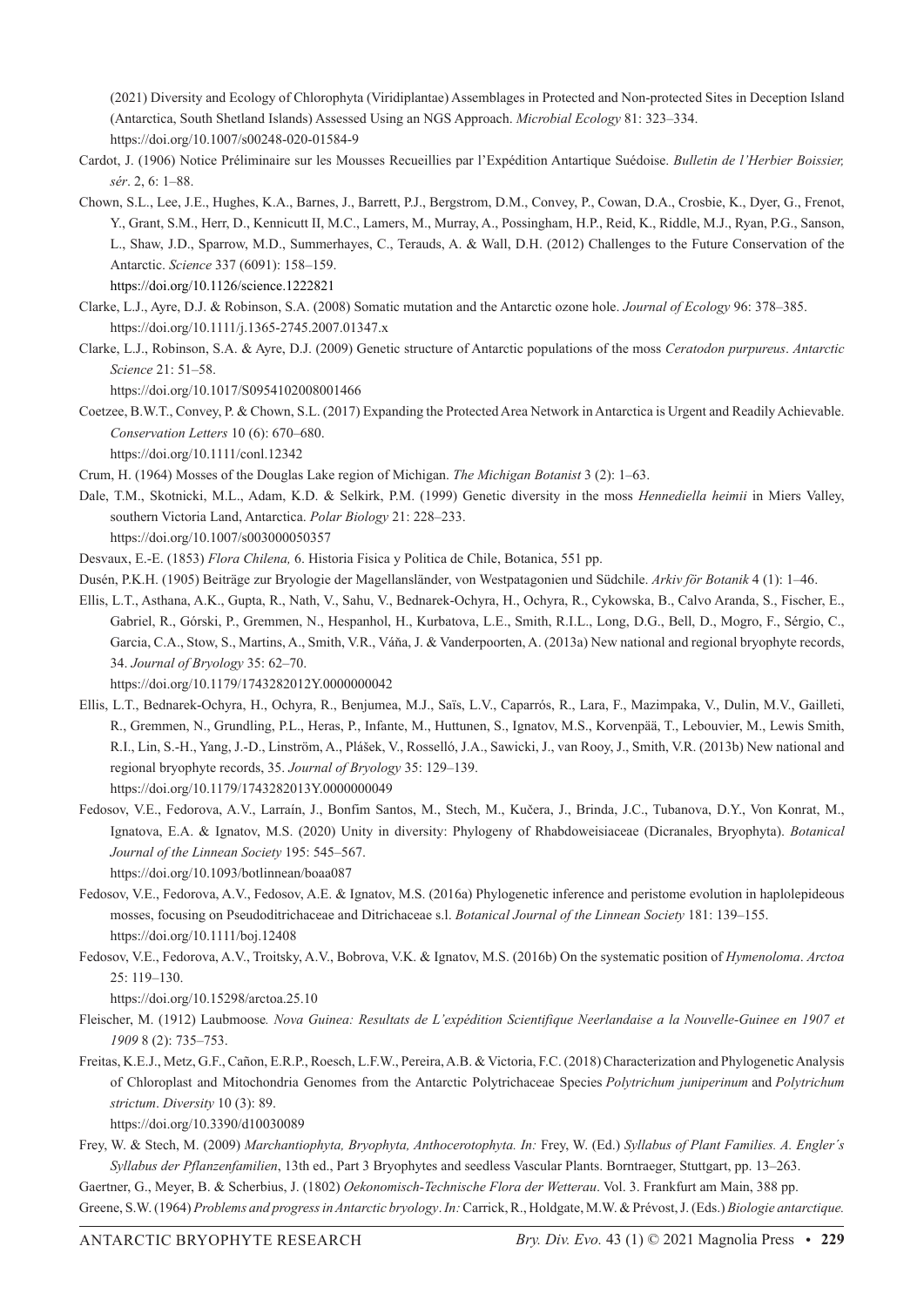*Proceedings of the First Symposium on Antarctic Biology*, Paris, 2-8 Sept. 1962. Hermann, Paris, pp. 173–179.

- Greene, S.W. (1967) *The changing pattem of Antarctic botanical studies. Japanese Antarctic Research Expedition Scientific Reports*, Special Issue. I. Proceedings of the Symposium on Pacific-Antarctic Sciences*.* National Science Musecum, Department of Polar Research, Tokyo, pp. 236–244.
- Hagen, I.S. (1915) Forarbejder til en Norsk Løvmosflora XX. Dicranaceae. *Kongelige Norske Videnskabers Selskabs Skrifter:* 1–192.

Harvey, W.H. (1838) *The Genera of South African Plants*. Arranged according to the Natural System, Cape Town, 483 pp.

- Hebel, I., Dacasa Rüdinger, M.C., Jaña, R.A. & Bastias, J. (2018) Genetic Structure and Gene Flow of Moss *Sanionia uncinata* (Hedw.) Loeske in Maritime Antarctica and Southern-Patagonia. *Frontiers in Ecology and Evolution* 6: 152. https://doi.org/10.3389/fevo.2018.00152
- Hedenäs, L. (2012) Global phylogeography in *Sanionia uncinata* (Amblystegiaceae: Bryophyta). *Botanical Journal of the Linnean Society* 168: 19–42.

https://doi.org/10.1111/j.1095-8339.2011.01189.x

Hedwig, J. (1801) *Species Muscorum Frondosorum, descriptae et tabulis aeneis LXXVII coloratis illustratae*. J.A. Barth, Leipzig, 325 pp.

https://doi.org/10.5962/bhl.title.26

- Henriques, D.K., Silva, B.G., Zuñiga, G.E. & Câmara, P.E.A.S. (2018) Contributions to the bryological knowledge of ASPA 125, Fildes Peninsula, King George Island. *Biological Research* 51: 29. https://doi.org/10.1186/s40659-018-0178-3
- Hills, S.F.K., Stevens, M.I. & Gemmill, C.E.C. (2010) Molecular support for Pleistocene persistence of the continental Antarctic moss *Bryum argenteum*. *Antarctic Science* 22: 721–726. https://doi.org/10.1017/S0954102010000453
- Hooker, J.D. & Wilson, W. (1844) Musci Antarctici; being Characters with brief descriptions of the new species of Mosses discovered during the voyage of H.M. Discovery Ships, Erebus and Terror, in the Southern Circumpolar Regions, together with those of Tasmania and New Zealand. *London Journal of Botany* 3: 533–556.
- Hughes, K.A., Pertierra, L.R. & Walton, D.W.H. (2013) Area protection in Antarctica: How can conservation and scientific research goals be managed compatibly? *Environmental Science & Policy* 31: 120–132. https://doi.org/10.1016/j.envsci.2013.03.012
- Ignatov, M.S. & Ignatova, E.A. (2004) Flora mkhov srednei chasti evropeiskoi Rossii. Tom 2. Fontinalaceae—Amblystegiaceae. Moss flora of the Middle European Russia. Volume 2: Fontinalaceae—Amblystegiaceae. *Arctoa 11(Supplement 2):* 609–960.
- Ignatov, M.S. & Fedosov, V.E. (2016) On the systematic position of *Hymenoloma* (Bryophyta). *Arctoa* 25 (1): 119–130. https://doi.org/10.15298/arctoa.25.10
- Iwatsuki, Z. (1970) A revision of *Plagiothecium* and its related genera in Japan and her adjacent areas. *Journal of the Hattori Botanical Laboratory* 33: 331–380.
- Burton-Johnson, A., Black, M., Fretwell, P.T. & Kaluza-Gilbert, J. (2016) An automated methodology for differentiating rock from snow, clouds and sea in Antarctica from Landsat 8 imagery: a new rock outcrop map and area estimation for the entire Antarctic continent. *The Cryosphere* 10: 1665–1677.

https://doi.org/10.5194/tc-10-1665-2016

Kato, K., Arikawa, T., Imura, S. & Kanda, H. (2013) Molecular identification and phylogeny of an aquatic moss species in Antarctic lakes. *Polar Biology* 36: 1557–1568.

https://doi.org/10.1007/s00300-013-1373-x

- Kennicutt, M.C., Chown, S.L., Cassano, J.J., Liggett, D., Massom, R., Peck, L.S., Rintoul, S.R., Storey, J.W.V., Vaughan, D.G., Wilson, T.J. & Sutherland, W.J. (2014) Six priorities for Antarctic science. *Nature* 512: 23–25.
- Khan, N., Tuffin, M., Stafford, W., Cary, C., Lacap, D.C., Pointing, S.B. & Cowan, D. (2011) Hypolithic microbial communities of quartz rocks from Miers Valley, McMurdo Dry Valleys, Antarctica. *Polar Biology* 34: 1657–1668. https://doi.org/10.1007/s00300-011-1061-7
- Kim, S.C., Byun, M.Y., Kim, J.H. & Lee, H. (2019) The complete chloroplast genome of an Antarctic moss *Syntrichia filaris* (Müll.Hal.) R.H. Zander. *Mitochondrial DNA* Part B 4: 2303–2304.

https://doi.org/10.1080/23802359.2019.1627945

King, D.H. (2017) *Monitoring Antarctic bryophyte communities in a time of change*. PhD Thesis, University of Wollongong, Australia.

Kunth, K.S. (1823) in Humboldt, F.W.H.A, Bonpland, A.J.A, Kunth, K.S. *Nova Genera et Species Plantarum* 6: 1–19.

Kurbatova, L.E. & Ochyra, R. (2012) Two Noteworthy Additions to the Moss Flora of the Schirmacher Oasis in Continental Antarctica. *Cryptogamie, Bryologie* 33: 159–167.

https://doi.org/10.7872/cryb.v33.iss2.2012.159

Lewis, L.R., Biersma, E.M., Carey, S.B., Holsinger, K., McDaniel, S.F., Rozzi, R. & Goffinet, B. (2017b) Resolving the northern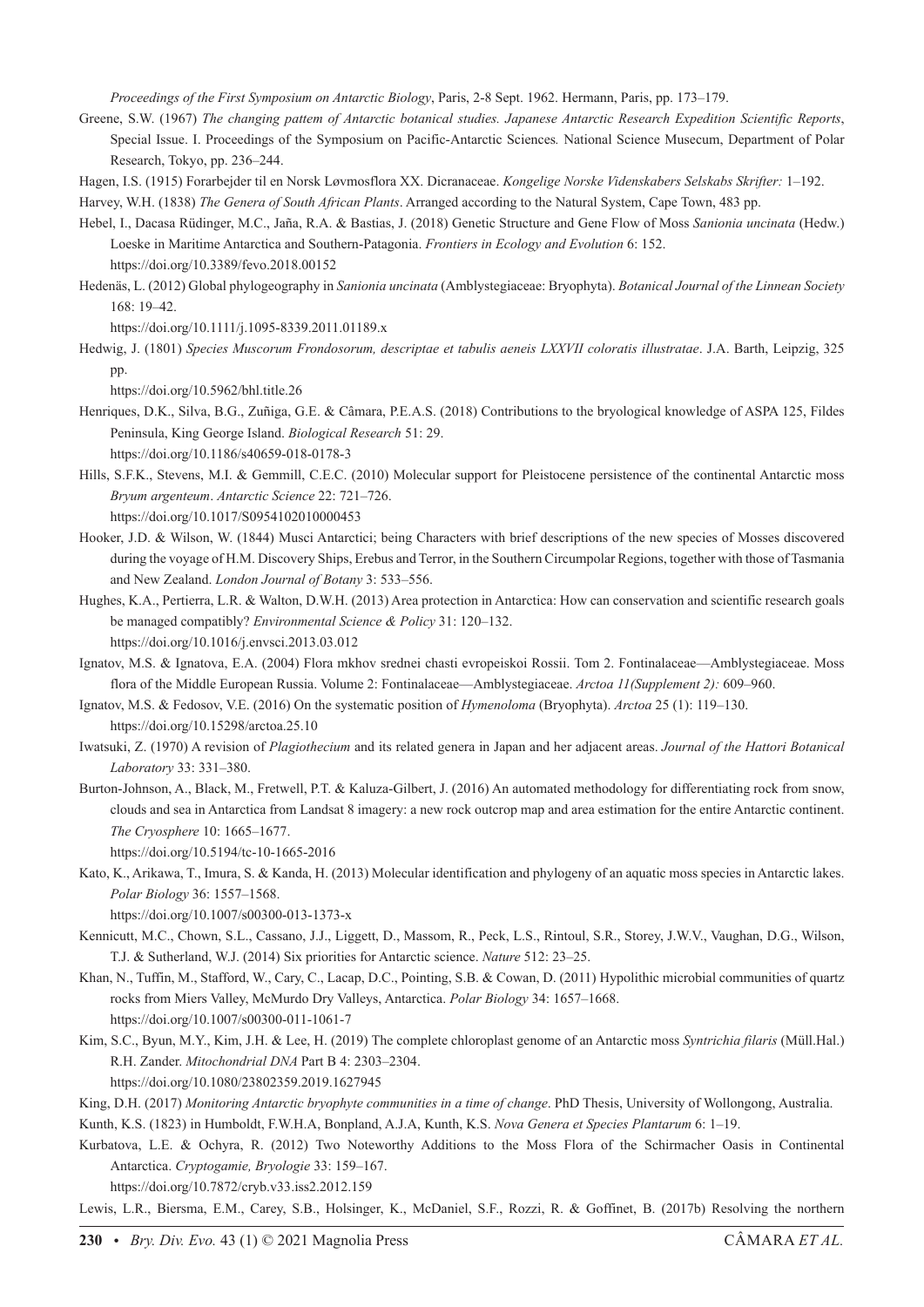hemisphere source region for the long distance dispersal event that gave rise to the South American endemic dung moss *Tetraplodon fuegianus*. *American Journal of Botany* 104: 1651–1659.

https://doi.org/10.3732/ajb.1700144

- Lewis, L.R., Ickert-Bond, S.M., Biersma, E.M., Convey, P., Goffinet, B., Hassel, K., Kruijer, J.D., La Farge, C., Metzgar, J., Stech, M., Villarreal, J.C. & McDaniel, S.F. (2017a) Future directions and priorities for Arctic bryophyte research. *Arctic Science* 3: 475–497. https://doi.org/10.1139/as-2016-0043
- Li, S.-P., Ochyra, R., Wu, P.-C., Seppelt, R.D., Cai, M.-H., Wang, H.-Y. & Li, C.-S. (2009) *Drepanocladus longifolius* (Amblystegiaceae), an addition to the moss flora of King George Island, South Shetland Islands, with a review of Antarctic benthic mosses. *Polar Biology* 32: 1415–1425.

https://doi.org/10.1007/s00300-009-0636-z

Limpricht, K.G. (1885–1889) *Die Laubmoose Deutschlands, Oesterreichs und der Schweiz 1*. Eduard Kummer, Leipzig, 836 pp.

- Lindberg, S.O. (1866) Förteckning öfver mossor insamlade under de Svenska expeditionerna till Spitsbergen 1858 och 1861. *Öfversigt af Kongl. Vetenskaps-Akademiens Förhandlingar* 23 (10): 535–561.
- Liu, S., Zhang, Z., Wang, N., Cong, B., Zhang, P., Lin, X. & Huang, X. (2014) Phylogenetic analysis and in vitro culture of mosses from the Antarctic Fildes Peninsula. *Advances in Polar Science* 25: 97–104.
- Loeske, L. (1907) *Drepanocladus*, eine biologische Mischgattung. *Hedwigia* 46 (5): 300–321.
- Melick, D.R., Tarnawski, M.G., Adam, K.D. & Seppelt, R.D. (1994) Isozyme variation in three mosses from the Windmill Islands oasis, Antarctica: a preliminary study. *Biodiversity Letters* 2: 21–27. https://doi.org/10.2307/2999697
- Mitten, W. (1859) Musci indiae Orientalis, an Enumeration of the Mosses of the West Indies. *Journal of the Proceedings of the Linnean Society, Botany, Supplement* 2: 1–171.

https://doi.org/10.5962/bhl.title.156377

- Ochyra, R. (1993) Antipodal mosses: I. A revision of the genus *Holodontium* (Musci, Seligeriaceae). *Fragmenta Floristica et Geobotanica* 38: 1–757.
- Ochyra, R., Smith, R.I.L. & Bednarek-Ochyra, H. (2008) *The Illustrated Moss Flora of Antarctica*. Cambridge: Cambridge University Press, 685 pp.
- Park., M., Park, H., Lee, H., Lee, B.-H. & Lee, J. (2018) The Complete Plastome Sequence of an Antarctic Bryophyte *Sanionia uncinata* (Hedw.) Loeske. *International Journal of Molecular Sciences* 19: 709. https://doi.org/10.3390/ijms19030709
- Piñeiro, R., Popp, M., Hassel, K., Listl, D., Westergaard, K.B., Flatberg, K.I., Stenøien, H.K. & Brochmann, C. (2012) Circumarctic dispersal and long-distance colonization of South America: the moss genus *Cinclidium*. *Journal of Biogeography* 39: 2041–2051. https://doi.org/10.1111/j.1365-2699.2012.02765.x

Pisa, S., Biersma, E. M., Convey, P., Patiño, J., Vanderpoorten, A., Werner, O. & Ros, R.M. (2014) The cosmopolitan moss *Bryum argenteum* in Antarctica: recent colonisation or in situ survival? *Polar Biology* 37: 1469–1477. https://doi.org/10.1007/s00300-014-1537-3

Rankin, A.H., Pressel, S., Ducket, J., Rimington, W.R., Hawes, I., Sumner, D.Y., Mackey, T.J., Castendyke, D., Schneider, H. & Jungblut, A.D. (2017) Characterisation of a deep-water moss from the perennially ice-covered Lake Vanda, Antarctica. *Polar Biology* 40: 2063–2076.

https://doi.org/10.1007/s00300-017-2127-y

- Robinson, S.A., King, D.H., Bramley-Alves, J., Waterman, M.J., Ashcroft, M.B., Wasley, J., Turnbull, J.D., Miller, R.E., Ryan-Colton, E., Benny, T., Mullany, K., Clarke, L.J., Barry, L.A. & Hua, Q. (2018) Rapid change in East Antarctic terrestrial vegetation in response to regional drying. *Nature Climate Change* 8: 879–884.
- https://doi.org/10.1038/s41558-018-0280-0
- Rosa, L.H., da Silva, T.H., Ogaki, M.B., Pinto, O.H.B., Stech, M., Convey, P., Carvalho-Silva, M., Rosa, C.A. & Câmara, P.E.A.S. (2020) DNA metabarcoding uncovers fungal diversity in soils of protected and non-protected areas on Deception Island, Antarctica. *Scientific Reports* 10: 21986.

https://doi.org/10.1038/s41598-020-78934-7

Roth, G. (1899) Übersicht über die Familie der Hypnaceen. *Beiblatt zur Hedwigia* 38: 3–8.

Saługa, M., Ochyra, R., Żarnowiec, J. & Ronikier, M. (2018) Do Antarctic populations represent local or widespread phylogenetic and ecological lineages? Complicated fate of bipolar moss concepts with *Drepanocladus longifolius* as a case study. *Organisms Diversity and Evolution* 18: 263–278.

https://doi.org/10.1007/s13127-018-0372-8

Savicz-Lubitskaya, L.I. & Smirnova, Z.N. (1965) De *Grimmia antarctici* Card. ex Antarctide Orientalis. *Novosti Sistematiki Nizshikh Rastenii* 2: 251–257.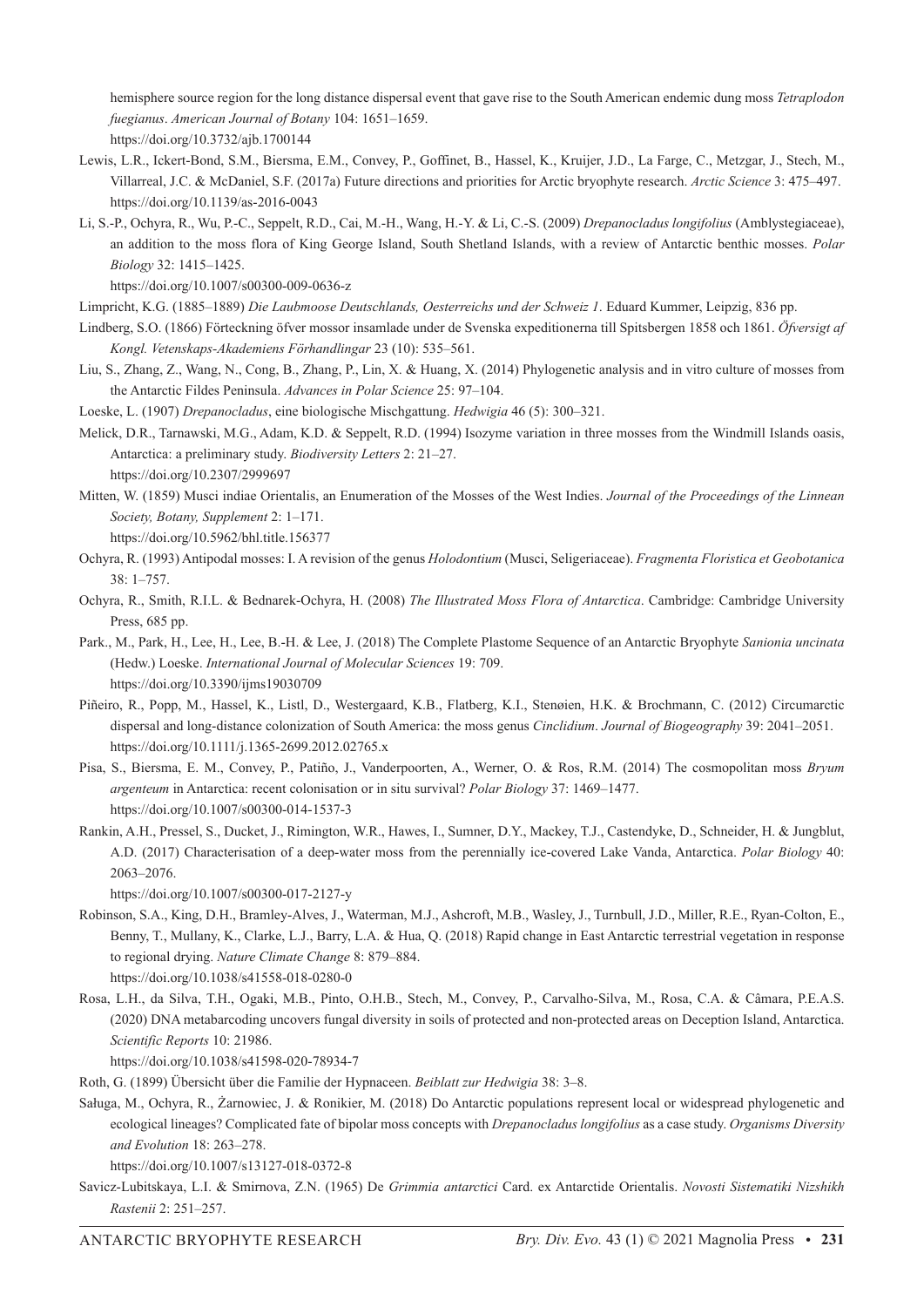https://doi.org/10.31111/nsnr/1965.2.251b

- Schimper, W.P. (1856) *Corollarium Bryologiae Europaeae*: *Conspectum Diagnosticum Familiarum, Generum et Specierum, Adnotationes Novas Atque Emendationes Complectens*. E. Schweizerbart, Stuttgart, 140 pp.
- Schimper, W.P. (1860) *Synopsis muscorum Europaeorum praemissa introductione de elementis bryologicis tractante*. Stuttgartiae: Schweizerbart.
- Schwägrichen, F. (1830) Species muscorum frondosorum. Pars I. *In*: Willdenow, C.L. (Ed.) *Caroli a Linné Species plantarum exhibentes plantas rite cognitas ad genera relatas cum differentiis specificis, nominibus trivialibus, synonymis selectis, locis natalibus secundum systema sexuale digestas*. Ed. 4. 5(2[1]). Berolini: Impensis G.C. Nauck.
- Selkirk, P.M., Skotnicki, M., Adam, K.D., Connett, M.B., Dale, T., Joe, J.W. & Armstrong, J. (1997) Genetic variation in Antarctic populations of the moss *Sarconeurum glaciale*. *Polar Biology* 18: 344–350. https://doi.org/10.1007/s003000050198
- Selkirk, P.M., Skotnicki, M.L., Ninham, J., Connett, M.B. & Armstrong, J. (1998) Genetic variation and dispersal of *Bryum argenteum* and *Hennediella heimii* populations in the Garwood Vaelly, southern Victoria Land, Antarctica. *Antarctic Science* 10: 423–430. https://doi.org/10.1017/S0954102098000510
- Seppelt, R.D., Lewis Smith, R.I. & Kanda, H. (1998) Antarctic Bryology: Past Achievements And New Perspectives. *Journal of the Hattori Botanical Laboratory* 84: 203–239.
- Siegert, M., Atkinson, A., Banwell, A., Brandon, M., Convey, P., Davies, B., Downie, R., Edwards, T., Hubbard, B., Marshall, G., Rogelj, J., Rumble, J., Stroeve, J. & Vaughan, D. (2019) The Antarctic Peninsula Under a 1.5°C Global Warming Scenario. *Frontiers in Environmental Science* 7: 102.

https://doi.org/10.3389/fenvs.2019.00102

- Skotnicki, M.L., Selkirk, P.M. & Dale, T.M. (1997) RAPD profiling of genetic variation in Antarctic mosses. *In:* Lyons, W.B., Howard-Williams, C. & Hawes, I. (Eds.) *Ecosystem Processes in Antarctic Ice-Free Landscapes*. Rotterdam: Balkema, pp. 129–136.
- Skotnicki, M.L., Ninham, J.A. & Selkirk, P.M. (1998a) High levels of RAPD diversity in the moss *Bryum argenteum* in Australia, New Zealand, and Antarctica. *The Bryologist* 101: 412–421. https://doi.org/10.2307/3244180
- Skotnicki, M.L., Selkirk, P.M. & Beard, C. (1998b) RAPD profiling of genetic diversity in two populations of the moss *Ceratodon purpureus* in Victoria Land, Antarctica. *Polar Biology* 19: 172–176. https://doi.org/10.1017/S0954102098000510
- Skotnicki, M.L., Selkirk, P.M. & Ninham, J.A. (1998c) RAPD analysis of genetic variation and dispersal of the moss *Bryum pseudotriquetrum* from Southern Victoria Land, Antarctica. *Polar Biology* 20: 121–126. https://doi.org/10.1007/s003000050285
- Skotnicki, M.L., Ninham, J.A. & Selkirk, P.M. (1999a) Genetic diversity and dispersal of the moss *Sarconeurum glaciale* on Ross Island, East Antarctica. *Molecular Ecology* 8: 753–762.

https://doi.org/10.1046/j.1365-294X.1999.00619.x

- Skotnicki, M.L., Selkirk, P.M. & Ninham, J.A. (1999b) RAPD analysis of genetic variation and dispersal of the moss *Bryum argenteum* in Ross Island and Victoria Land, Antarctica. *Polar Biology* 21: 417–422. https://doi.org/10.1007/s003000050382
- Skotnicki, M., Ninham, J. & Selkirk, P.M. (2000) Genetic diversity, mutagenesis and dispersal of Antarctic mosses-a review of progress with molecular studies. *Antarctic Science* 12: 363–373. https://doi.org/10.1017/S0954102000000419
- Skotnicki, M.L., Selkirk, P.M., Broady, P., Adam, K.D. & Ninham, J.A. (2001) Dispersal of the moss *Campylopus pyriformis* on geothermal ground near the summits of Mount Erebus and Mount Melbourne, Victoria Land, Antarctica. *Antarctic Science* 13: 280–285. https://doi.org/10.1017/S0954102001000396
- Skotnicki, M.L., Bargagli, R. & Ninham, J.A. (2002) Genetic diversity in the moss *Pohlia nutans* on geothermal ground of Mount Rittman, Victoria Land, Antarctica. *Polar Biology* 25: 771–777. https://doi.org/10.1007/s00300-002-0418-3
- Skotnicki, M.L., Mackenzie, A. & Selkirk, P.M. (2004a) Mosses surviving on the edge: Origins, genetic diversity, and mutation in Antarctica. *In*: Goffinet, B., Hollowell, V. & Magill, R. (Eds.) *Molecular systematics of bryophytes*, 98. Monographs in Systematic Botany from the Missouri Botanical Garden, pp. 388–403.
- Skotnicki, M.L., Mackenzie, A., Ninham, J.A. & Selkirk, P.M. (2004b) High levels of genetic variability in the moss *Ceratodon purpureus* from continental Antarctica, subantarctic Heard and Macquarie islands, and Australasia. *Polar Biology* 27: 687–698. https://doi.org/10.1007/s00300-004-0640-2
- Skotnicki, M.L., Mackenzie, A., Clements, M.A. & Selkirk, P.M. (2005) DNA sequencing and genetic diversity of the 18S-26S nuclear ribosomal internal transcribed spacers (ITS) in nine Antarctic moss species. *Antarctic Science* 17: 377–384.